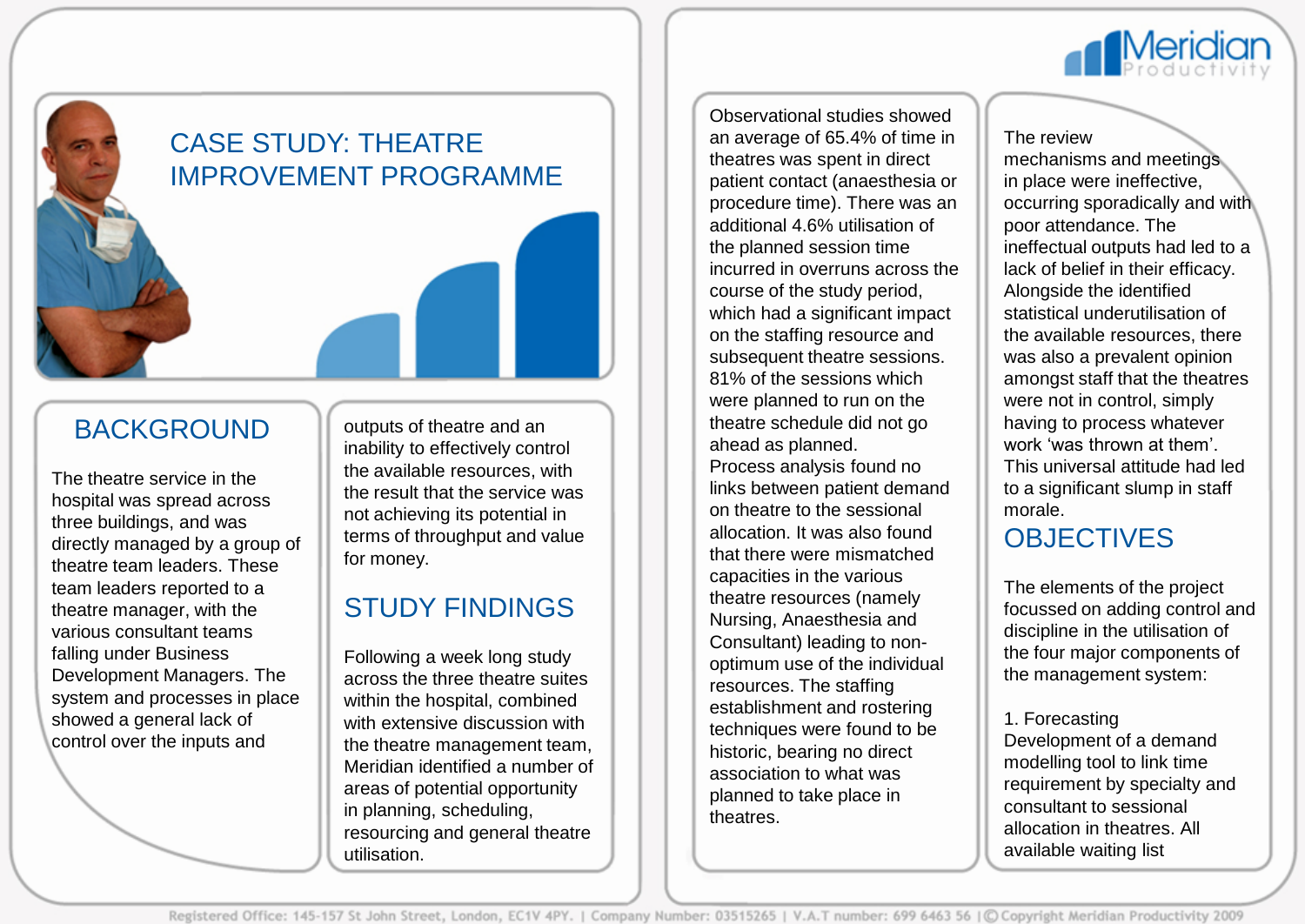### CASE STUDY: THEATRE IMPROVEMENT PROGRAMME

information was incorporated to provide a robust report on misaligned capacity allocation. Using the Theatre Master Schedule, alongside an agreed staffing resource model by theatre session, overall staffing requirement was established.

#### 2. Planning

Installation of a Planned Utilisation Report to highlight potential underutilisation in theatre sessions with enough time to take action. Installation of weekly Planned Utilisation Review Meetings to review planned utilisation 6-weeks in advance of the day of surgery.

#### 3. Assigning

Development and installation of a rostering tool allowing the planned theatre sessions to accurately inform the staffing resource, putting the right people in the right place at the right time.

#### 4. Following-up

Development and agreement on specific performance metrics including in-session utilisation and utilisation of available theatre slots. Installation of daily performance summary reports to track variances from target.

The installation of the above was reinforced with a series of workshops based around management techniques and productivity concepts. These had the effect of enabling the theatre management to hold effective schedule review meetings which informed the schedule and enabled much greater commitment from the staff in relation to effective planning and amelioration of potential lost theatre time.

### PROJECT RESULTS

1. Links between theatre demand via waiting lists to sessional allocation allowed better informed decisions to be made on how theatre capacity was made available to the theatre teams. This also highlighted specific areas of concern it terms of waiting times.

2. Resource analysis based on agreed staffing models highlighted a surplus of 3.02 WTE nursing staff based on the in-place theatre schedule resulting in annualised savings of £76,743.

3. Increased utilisation to agreed targets of 85% for theatres and 100% for endoscopy rooms, represented a potential £641,771 in annualised savings, based on a reduction in sessions and offsetting of additional theatre lists back into plain time.

4. Visibility in the levels of sessions held in theatre by consultant/specialty against agreed targets, allowing nonanecdotal action to be taken on any variances.

5. Accurate and comprehensive daily performance reports allowing for actions to be delegated on any non-achievement against agreed targets. Identification and quantification of recurrent issues led to significant increases in achieved insession utilisation levels.

6. Theatres required to validate lists prior to day of surgery, creating accountability and a level of control over the inputs to theatres.

7. Ability to review the utilisation status of theatre sessions in advance of the day of surgery, allowing changes and decisions to be made with enough time to achieve maximum productivity of the available resource.